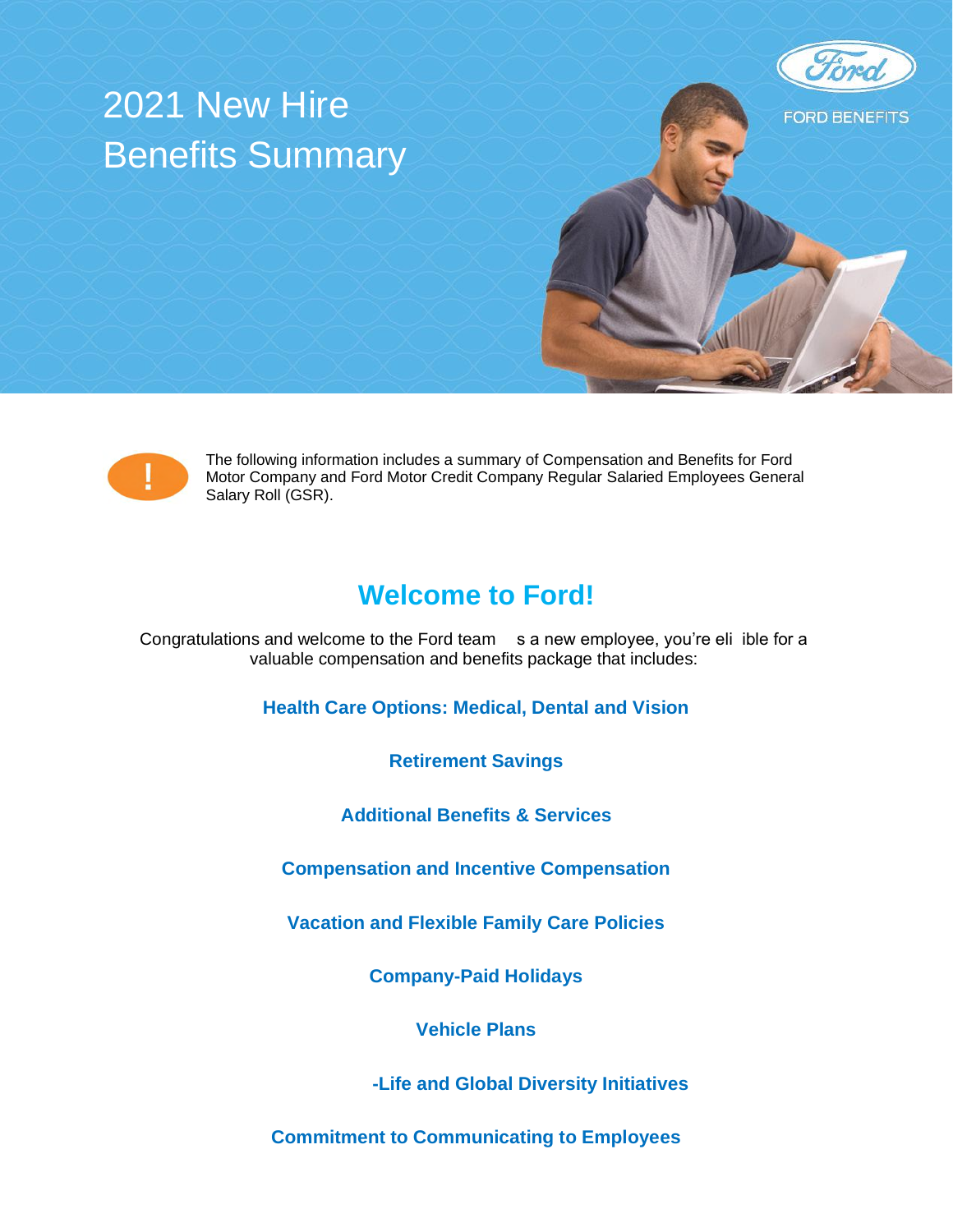# **Health Care Options: Medical, Dental and Vision**

Ford offers a flexible benefits package that allows employees the ability to choose the benefits that they want and need.

### **Benefits and Enrollment eGuide**

The Benefits and Enrollment eGuide contains an overview of each option that is available to you for the 2021 plan year. The digital guide is available anywhere in the world from any device, and includes an overview video, tools and resources designed to help you navigate your benefits with confidence.

Shown below are the topics that are covered in the **Benefits and Enrollment eGuide**:

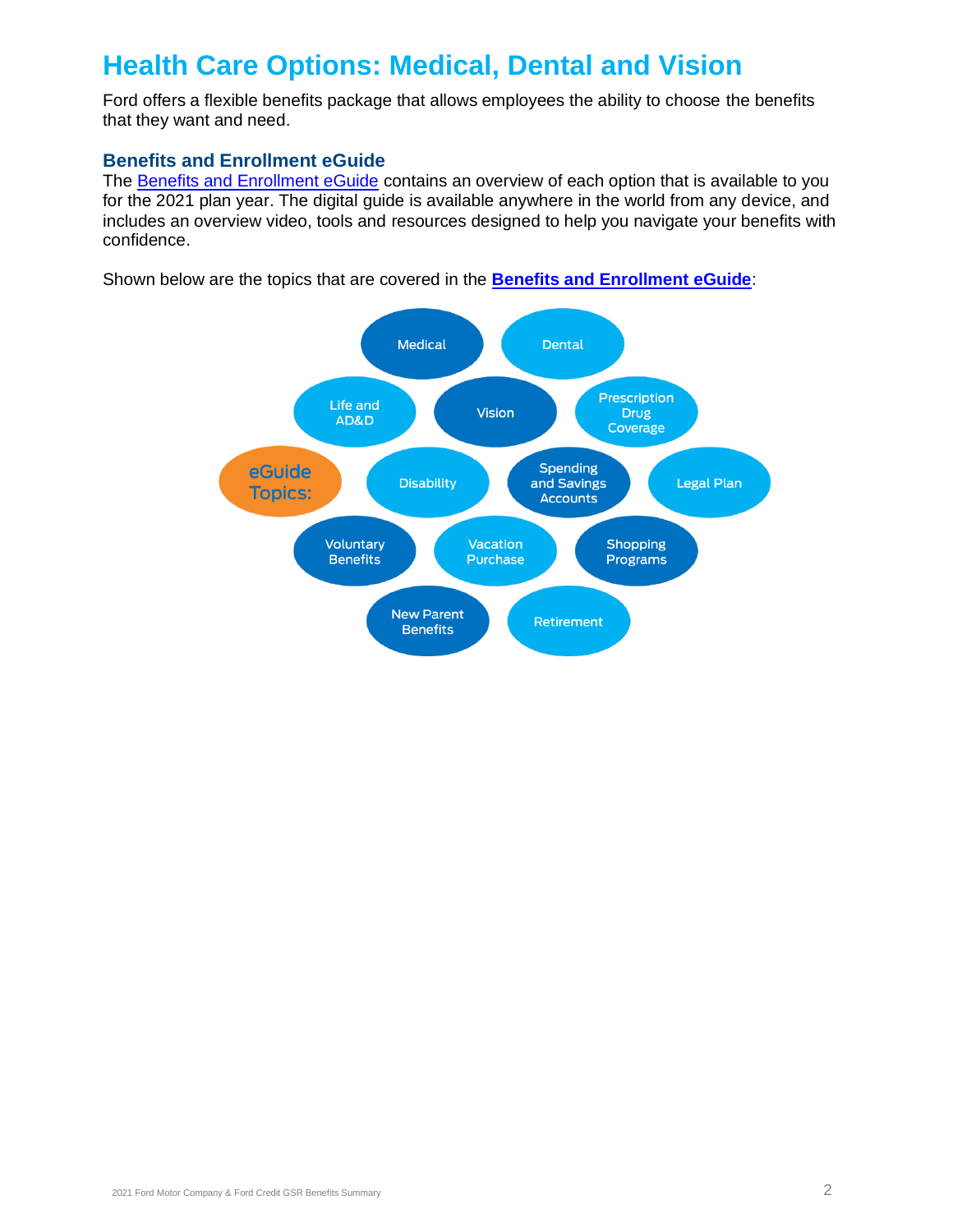# **Retirement Savings**

# **Savings and Stock Investment Plan (SSIP)**

The SSIP is the easiest and best way to build your retirement savings. The SSIP is funded by your contributions, Company matching contributions and Company Ford Retirement Plan (FRP) contributions (if you are eligible). Earnings grow tax-free, and the power of compounding means your money grows even faster. You also make contributions through convenient, automatic payroll deductions, so there's nothing extra for you to do!

All salaried employees are eligible to participate in the Ford Motor Company Savings and Stock Investment Plan (SSIP), our 401(k) plan. You're automatically enrolled in the SSIP when hired (following a 45-day opt out period) at a 5% pre-tax contribution rate, which you can adjust at any time.

You can choose to contribute three ways: pre-tax, Roth and/or after-tax. Ford also offers a Company match of 90 cents per dollar on the first 5% of your own contributions, no matter which type of contributions you make.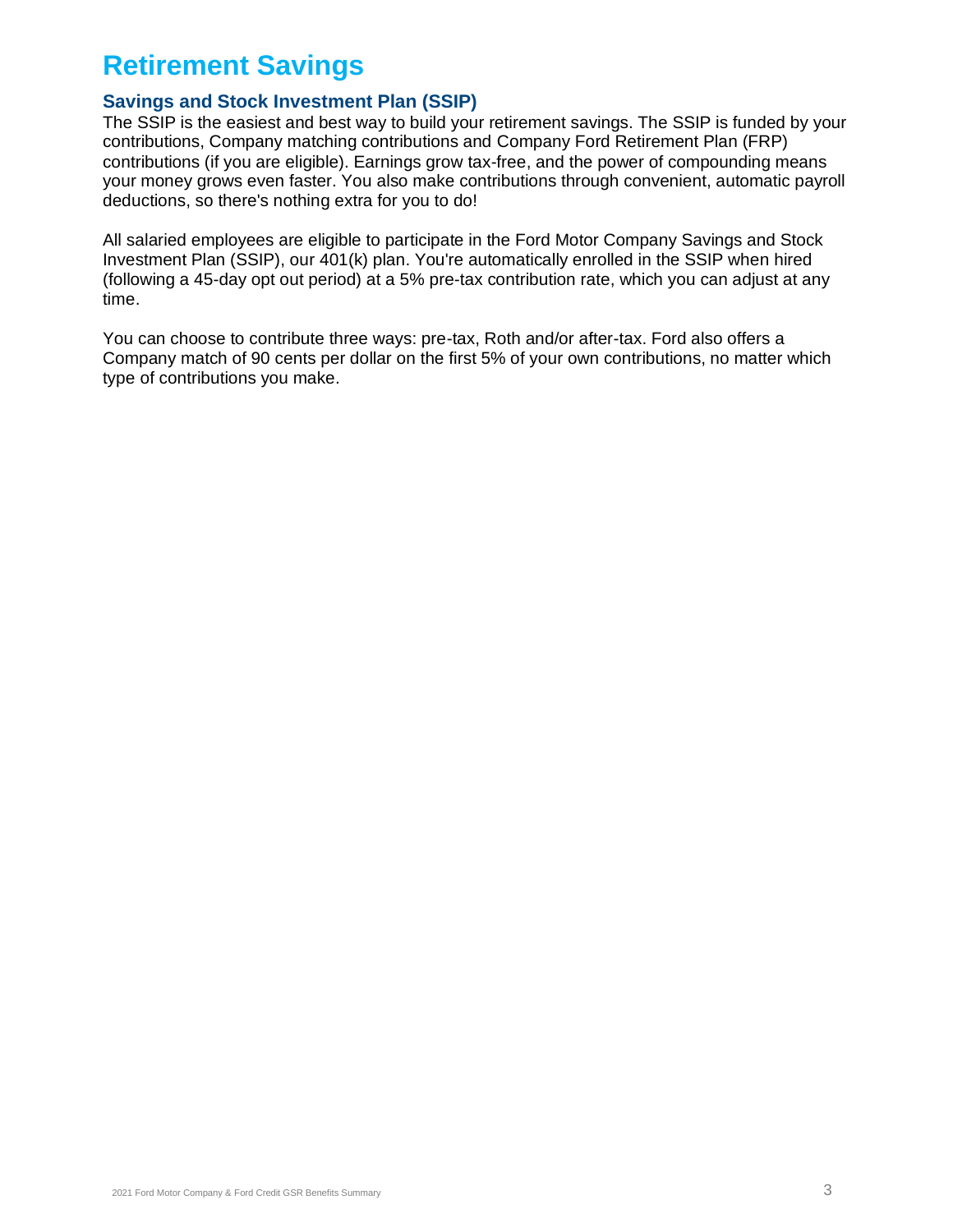# **Additional Benefits and Services**

### **Basic Life Insurance**

### **GSR – LL5 Employees**

Company-paid basic life insurance coverage and accidental death and dismemberment insurance coverage of 1½ times base annual pay. Under IRS rules, basic life Insurance coverage in excess of \$50,000 is subject to imputed income, so a flat amount of \$50,000 can be elected at enrollment to avoid the taxable amount.

# **Optional Life Insurance**

### **GSR – LL5 Employees**

You can supplement your Company-paid basic life insurance with optional life insurance. You can elect up to an additional 8½ times base annual pay in optional life insurance. Proof of good health is required.

### **Dependent Life Insurance**

#### **GSR – LL2 Employees**

You can elect up to \$200,000 for dependent life insurance-spouse coverage and \$40,000 for dependent life insurance-child coverage. Proof of good health is required for dependent lifespouse coverage.

### **Optional Accidental Death & Dismemberment Insurance**

#### **GSR – LL2 Employees**

You can supplement your Company-paid accidental death and dismemberment (AD&D) insurance with optional AD&D insurance. You can elect coverage for yourself, or yourself and family. Coverage cannot exceed 10 times base annual pay, or \$1,000,000, whichever is less.

# **Salaried Tuition Assistance Program (STAP)**

 *management's discretion, based on organization, departmental and individual goals and* STAP is designed to assist Ford employees in obtaining educational degrees that further the interests of the Company and are consistent with their Individual Development Plans. The Company provides financial assistance of up to \$6,000 annually per employee who meets the guidelines/requirements of the program; the program also provides for additional funding to pay for the costs of MBA expenses that qualify under the MBA provisions of the program. Upon hire, review the detailed policy for more information before applying. *This benefit is at your current performance.* 

### **Student Loan Wellbeing Program**

 help the employee optimize their repayment plan. For employees who don't have debt currently, the tools can be used to help plan for returnin to school or savin for the employee's child ren 's The Student Loan Wellbeing Program is an educational financial wellbeing platform designed to help Ford employees strategize and optimize their student loan debt. For employees with debt currently, the tools will assist in analyzing each individual specific student loan situation and can future education.

# **Disability Benefits Plan**

Disability coverage will be effective the first day of the seventh month following the month of hire or rehire for GSR employees.

Disability benefits provided include:

- Short-term benefits at 100% of pay up to 14 weeks (70 workdays)
- Short-term benefits at 60% of pay up to 12 weeks (60 workdays)
- Long-term benefits at 50% of pay up to full Social Security retirement age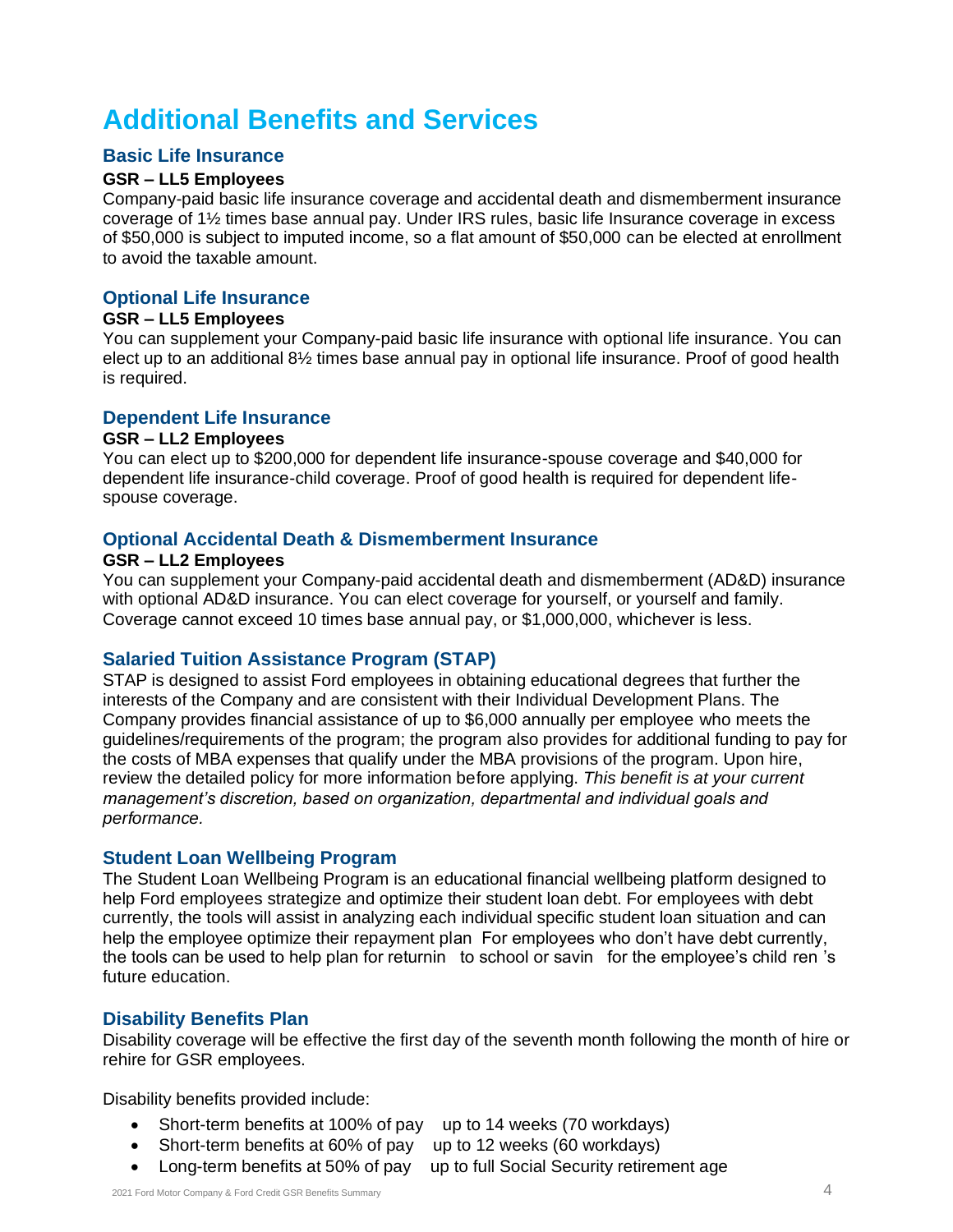Certain circumstances, including, but not limited to, benefits payable from other sources and shortterm benefits at 100% of pay exhausted due to prior claims paid in the same calendar year will modify the benefits payable.

#### **Relocation Expenses**

The Company pays certain relocation expenses for regular full-time salaried employees within the U.S. who accept an employment offer requiring relocation. To be eligible for the Ford relocation program, an employee must meet the IRS distance test, which states your new job location must be at least 50 miles farther from your former home than your old job location was from your former home. The objective of the relocation policy is to relocate employees as quickly as possible so they can concentrate on the new assignment, minimize personal disruption and reduce out-ofpocket expenses. Temporary living, travel, shipment of household goods and storage, and other services may be provided. Ford has established a partnership with a relocation management company to administer the relocation policy and assist eligible employees through the relocation process.

#### **Severance Benefit**

A service-based severance program is available for eligible employees if a Waiver and Release Agreement is signed and not revoked.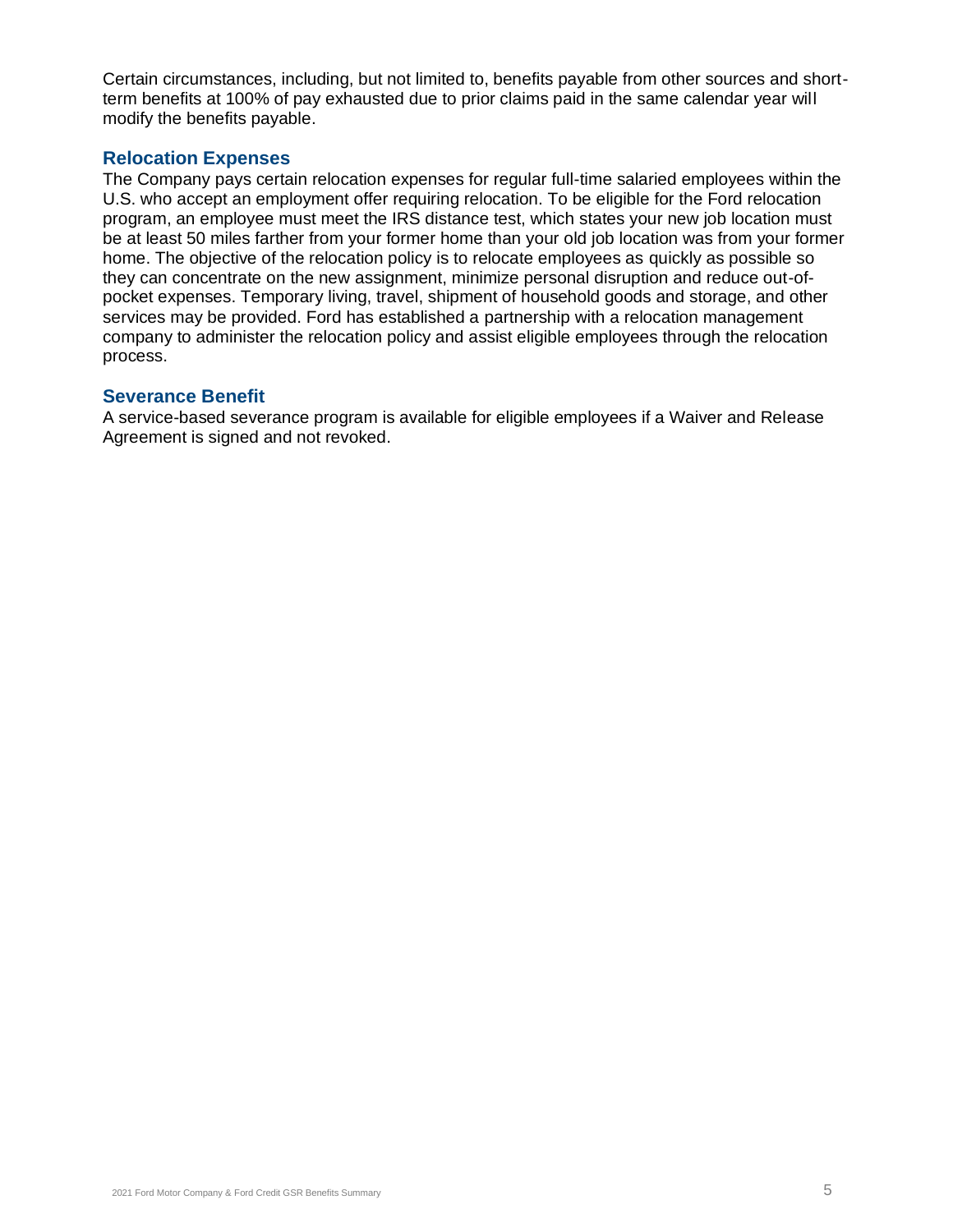# **Compensation and Incentive Compensation**

 Compensation is an important part of the Company's relationship with its employees, which also includes challenging and rewarding work, growth and career development opportunities, and being part of a leading company with a diverse workforce and great products. Ford is a global company with a consistent compensation and benefits framework that is affordable to the business.

### **Base Salary**

Base salary is twice-monthly pay that is determined on a competitive basis and adjusted according to performance, job scope and responsibility, and position-in-range. Base salary considers skills, experience and competitive market value.

Salary ranges represent what Ford pays for a job within a salary grade or leadership level based on external market data in comparison to similar positions from other leading companies in our compensation surveys.

Employees generally enter a new salary grade or leadership level at a lower point in the range. This amount can vary based on the location, position, relevant skills and experience of the individual employee. As employees develop new competencies and demonstrate high performance, they will have the opportunity to increase their salary over time through pay increases, such as merits and promotions. For more information on the salary range in which this position falls please see the information below:

| <b>Salary Grade</b> | <b>Minimum (Annual)</b> | <b>Maximum (Annual)</b> |
|---------------------|-------------------------|-------------------------|
| Salary Grade 1      | \$33,960                | \$55,920                |
| Salary Grade 2      | \$36,960                | \$62,400                |
| Salary Grade 3      | \$41,400                | \$70,320                |
| Salary Grade 4      | \$48,900                | \$82,260                |
| Salary Grade 5      | \$56,700                | \$95,220                |
| Salary Grade 6      | \$64,860                | \$108,660               |
| Salary Grade 7      | \$75,420                | \$126,180               |
| Salary Grade 8      | \$86,400                | \$144,720               |

Paydays for GSR employees are the 15th and the last working day of the month. If a payday falls on a weekend or holiday, payday is on the last preceding scheduled workday.

### **Paychecks**

pay period mployees are enerally paid on a current basis. Employees should allow at least 10 to 12 working days after hire/rehire to receive pay for their first

### **Direct Deposit of Pay**

All employees are encouraged to have their paychecks deposited directly into the financial institution of their choice by completing a Direct Deposit of Pay Request. This form should be completed in the Ford Onboarding Portal prior to start date.

# **Pay for Performance**

Pay for performance is fundamental to our compensation philosophy. We reward individuals for performance and contributions to business success. Our compensation and benefits package in total will be competitive with leading companies in each country. Our philosophy is supported with the following practices.

# **Employee Evaluations**

Ford policy provides for ongoing performance feedback to an employee that includes:

- A bi-annual review of the employee's specific responsibilities, ob ectives and accomplishments.
- An annual evaluation of performance and competency, and coaching and counseling on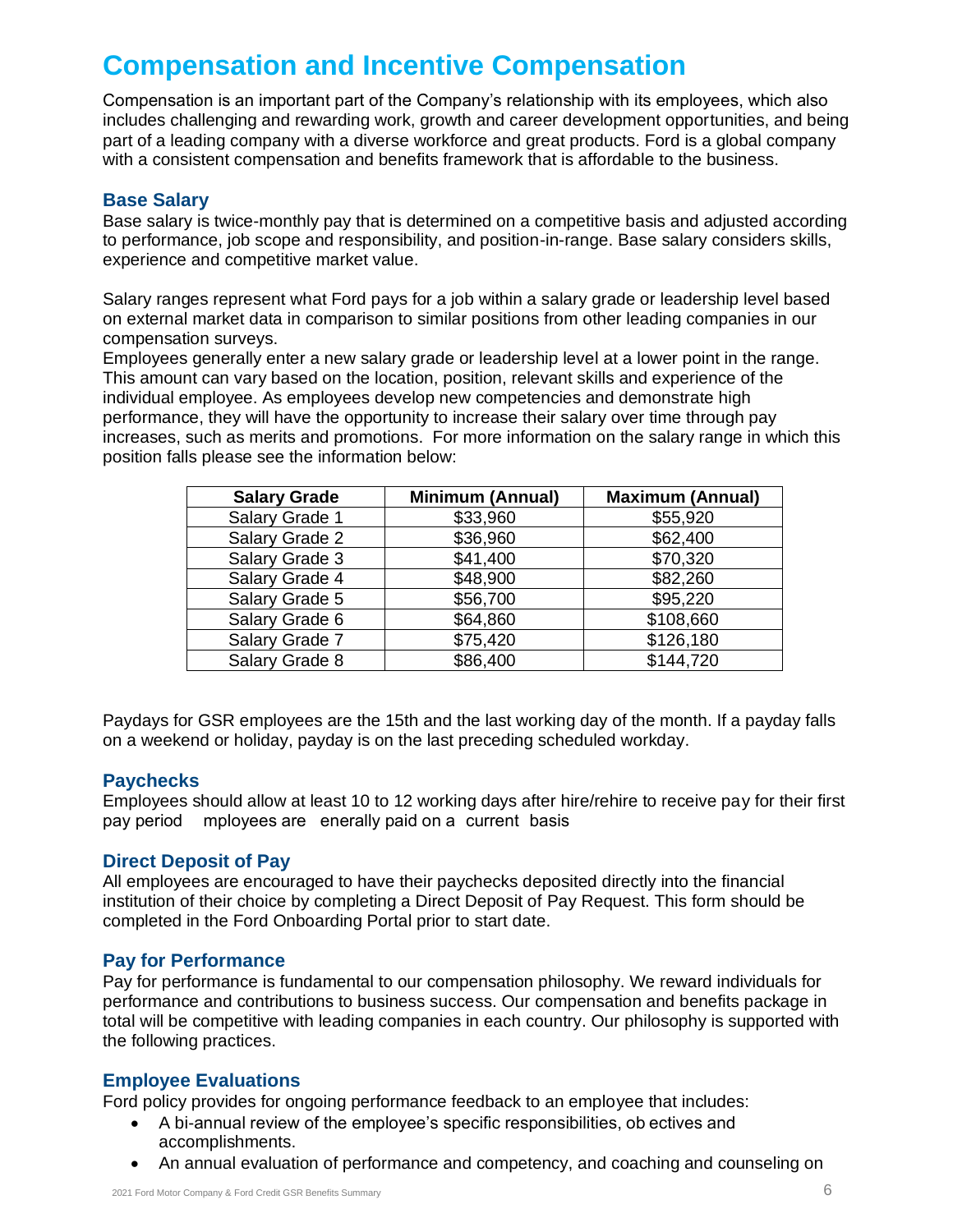the development of job-related skills.

#### **Merit Program**

allocation is based on competitive salary analysis as well as the Company's ability to pay he Merit increases to base salary are based on your performance relative to your peers, position in salary range and the merit allocation available to your department. Merit allocation is the percentage of salaried payroll that the Company makes available for the merit program. The need for a Merit Program and individual merit increases are reviewed annually.

#### **Annual Incentive Compensation Plan (AICP)**

### **All Ford Employees (excluding Ford Credit FBR-eligible employees)**

 employee's annual incentive award is pro-rated for the number of months of Company service U.S. salaried employees are eligible to participate in the Annual Incentive Compensation Plan (AICP), which is a cash bonus plan. AICP awards are based on a common set of objectives as determined by the Compensation Committee of the Board of Directors. Eligible participants receive a target award at the beginning of the year based on their position level. Final payment, if one is made, is based on both Company and individual employee performance during the plan year. An during the year hired.

#### **Flex Bonus Rewards (FBR)**

#### **Ford Credit Company Employees Only**

GSR employees in business centers and sales operations are eligible for quarterly bonus awards under the Flex Bonus Rewards (FBR) program which is tied to individual performance and demonstration of Our Truths. Quarterly check-ins between people leaders and employees are used to set goals, review performance to objectives and discuss demonstration of Our Truths. Quarterly target award opportunities are communicated at the beginning of the year and based on salary grade. The award value may be adjusted at management discretion based on individual performance. An employee will be eligible to receive a pro-rated award for the number of months worked in the current payment cycle. For example, if you hire on February 3, you will be eligible for two months of FBR for the 1Q payment cycle.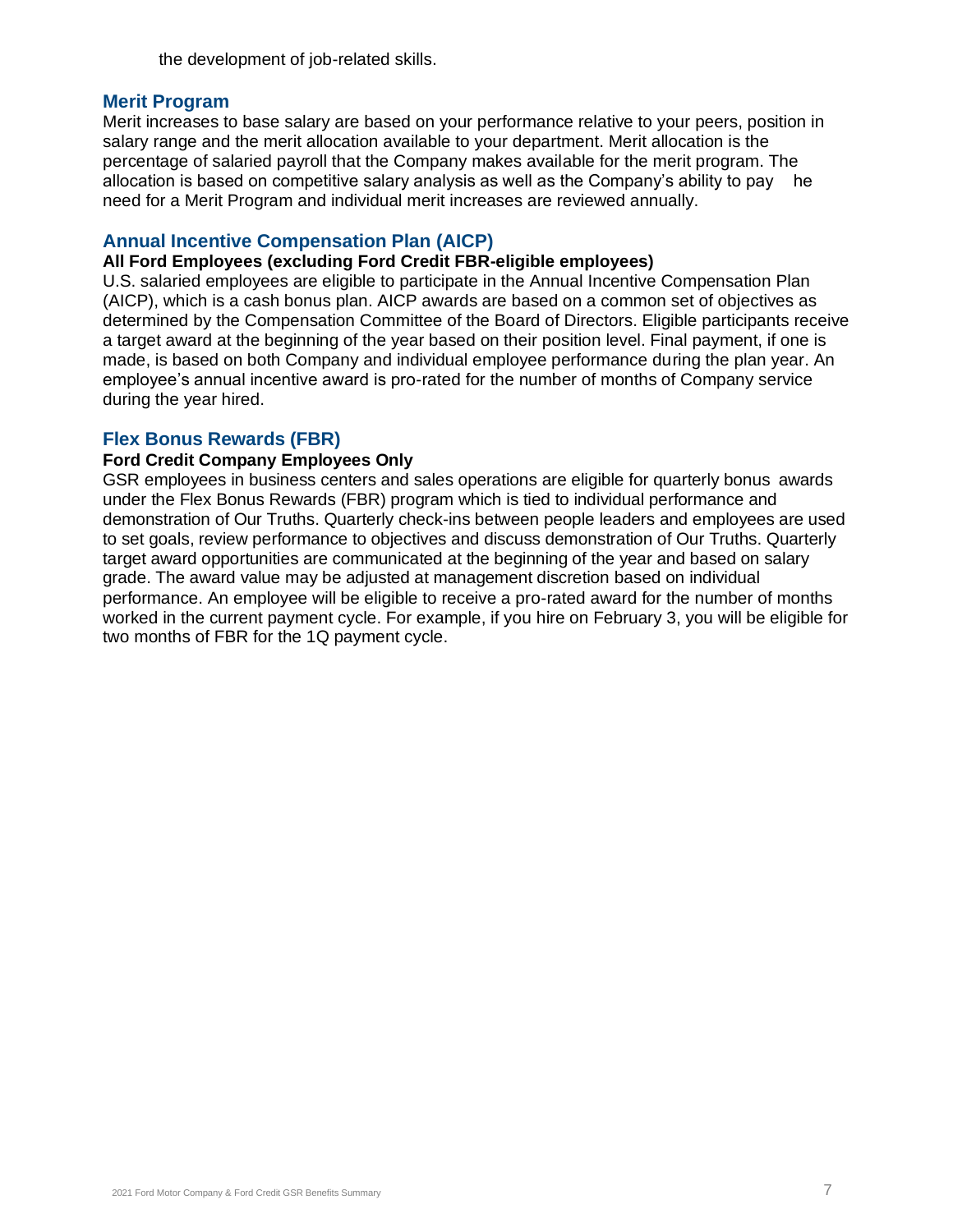# **Vacation, Flexible Family Care, and Holidays**

# **Vacation Days**

### **General Salary Roll (GSR) Employees**

Vacation eligibility in year of hire is as follows:

- If hired January 1 June 30: 10 days (80 hours)
- If hired July 1 September 30: 5 days (40 hours)
- If hired October 1 December 31: No vacation in year of hire

Following the year of hire, vacation will accrue at the rate of one-tenth your maximum annual vacation amount each month in the calendar year until you earn the full amount of vacation as described below, based on the number of full years of service completed by 12/31 of the prior year:

- 0 but fewer than 3 years: 10 days (1 per month)
- 3 but fewer than 5 years; 12.5 days (1.25 per month)
- 5 but fewer than 10 years: 15 days (1.5 per month)
- 10 but fewer than 20 years: 20 days (2 per month)
- 20 years or more: 25 days (2.5 per month)

#### **Experienced New Hires**

e perience at the time of hire may be ranted a acation Ii ibility ate sounch is five Certain new hires at the GSR level with more than five full years of related professional-level work years earlier than their actual Ford Service Date. This VED is used for determining the rate of vacation accrual. You will be notified if you have been granted a VED. In the year of hire, the vacation eligibility of GSR employees granted a VED is as follows:

- If hired January 1 June 30: 15 days (120 hours)
- If hired July 1 September 30: 8 days (64 hours)
- If hired October 1 December 31: No vacation in year of hire

### **Family Focused**

We offer many programs available to assist new parents. Employees are eligible to receive:

- **New Parent Days:** 8 weeks paid time off if your child joins your family via birth or adoption after your new hire start date. Six of the 8 weeks must be taken consecutively; the remaining 2 weeks can be taken intermittently. Two weeks paid time off if your child joins your family via long-term foster placement after your start date, capped at two placements per lifetime. All must be taken within 12 months of the birth, adoption or placement.
- **New Parent Ramp-Up:** Under this program, you can return to work following maternity/parental leave (or New Parent Days) on a part-time basis for four weeks, at fulltime pay.
- **Storage/Shipment of Milk for Nursing Mothers:** We support nursing mothers! If you are required to travel on Company business, you can store/ship expressed milk home to your infant at Company expense.
- **Adoption Assistance**: You are eligible for reimbursement of up to \$5,000 in qualifying expenses directly related to, and whose principle purpose is for, legal adoption of an unmarried minor child.

# **Flexible Family Care Policy**

Coverage begins the first day of the month after date of hire or rehire.

absences. Flexible Family Care can be ta en for the employee's own short-term illness of five or Full-time employees are eligible for up to 10 paid annual Flexible Family Care days (80 hours) of fewer consecutive workdays, to care for a qualifying family member, or for personal business.

# **Paid Holidays**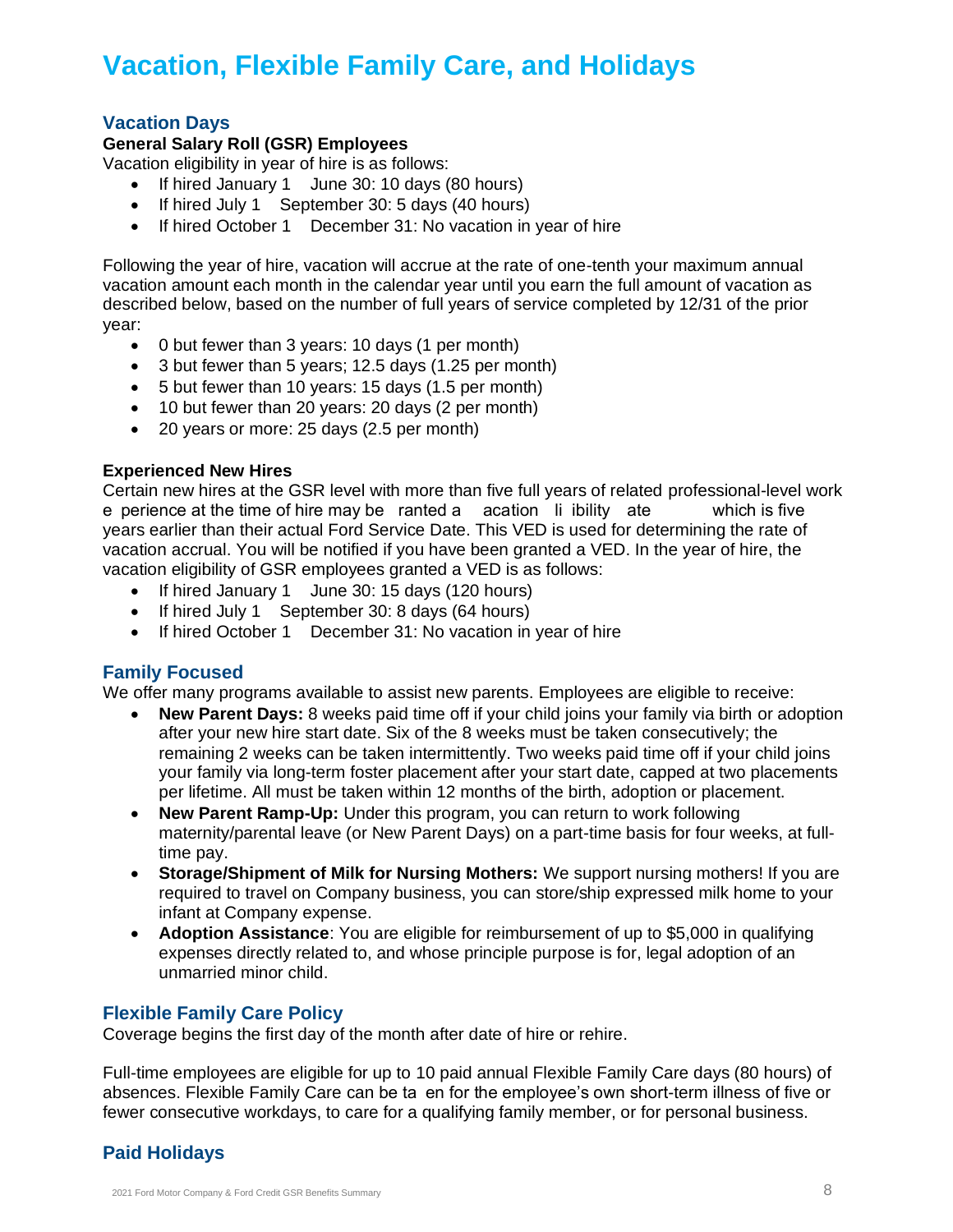# **Listed below are the paid holidays that are typically observed at Ford:**

| ew ear's ay                 | Labor Day                               |
|-----------------------------|-----------------------------------------|
| Martin Luther King, Jr. Day | Federal Election Day (in certain years) |
| Good Friday                 | <b>Veterans Day</b>                     |
| Day after Easter            | Thanksgiving Day                        |
| <b>Memorial Day</b>         | Day after Thanksgiving                  |
| Independence Day            | <b>Christmas Holiday Period</b>         |

Some Ford Credit offices may be open on a holiday and employees may be scheduled to work.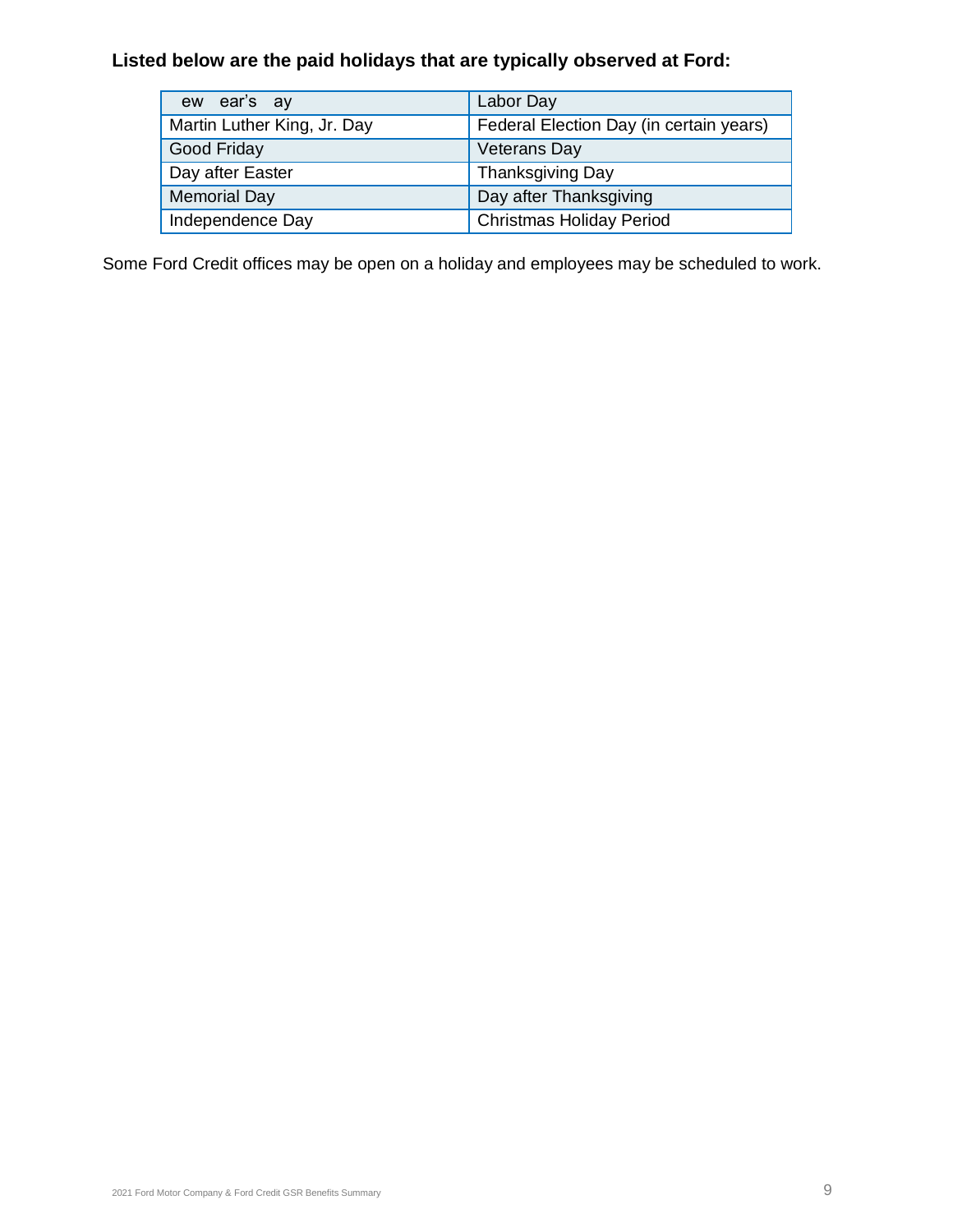# **Vehicle Plans**

# **Vehicle Plans**

### **All Salaried Employees**

New Vehicle Purchase Plans

- *A Plan* This vehicle discount purchase program covers purchases and leases on most new Company vehicles. Employees are allowed a maximum of four A Plan discount purchases (or leases) per calendar year. Employees can use the discount for themselves or sponsor an eligible family member.
- *X Plan* This vehicle discount purchase program is designed to introduce Company products to potential customers who are considering the purchase of competitive products. Ford employees can sponsor up to four X Plan purchases per calendar year.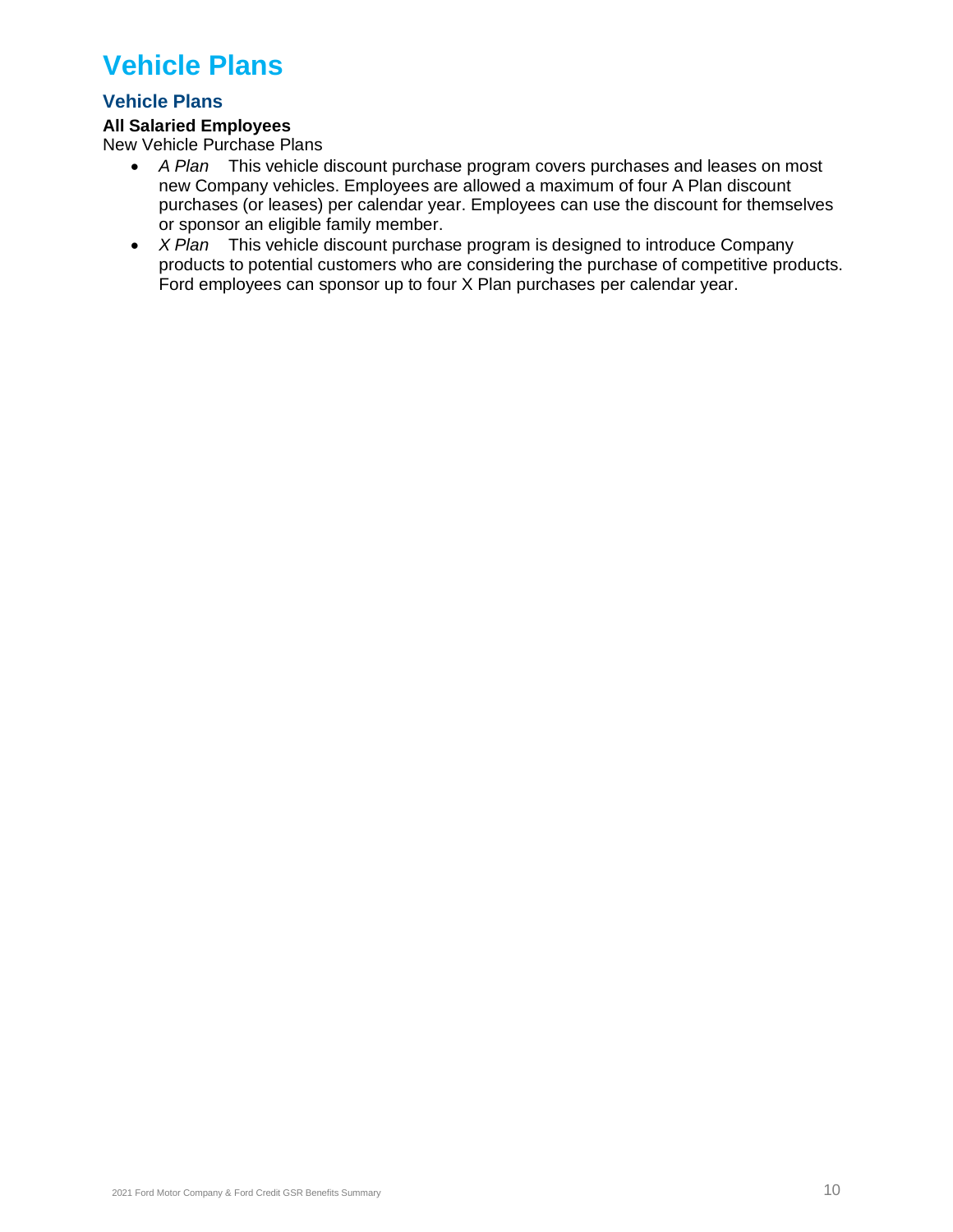# **Work-Life Initiative**

Today more than ever, individuals are struggling to balance the increased complexities of personal and work life. As a result, Ford ensures that our programs, policies and employment practices recognize the diverse needs of all our employees, allowing them to contribute their maximum effort at work while at the same time fulfilling their personal and family responsibilities. Examples of formal work-life programs include:

- The **Total Health Program** is a voluntary, confidential and personal service that provides short-term professional counseling and referral services administered by Health Management Systems of America (HMSA). This service is free of charge and is available 24 hours a day/7 days a week, 365 days a year.
- limitations and with mana ement's approval, while not impairin operational effectiveness. • **Flex Time Policy** enables employees to determine start and quit times within reasonable
- **Transitional Work Arrangement Program (TWA)** enables eligible, regular salaried employees to work a reduced schedule with pay and benefits reduced proportionately. With management approval, participation may be approved for the following reasons: personal/family, education/career development or community service.

# **Global Diversity Initiative**

Ford has demonstrated a commitment to diversity and inclusion by endorsing and leveraging the power of our Employee Resource Groups, various organizations of employees who share a particular affinity or have similar life experiences. These groups have a desire to use those similarities to create cross-functional workplace connections, provide professional development and advance business imperatives. They hold educational and cultural events and collaborate to support many diversity-related efforts. Participation is open to all Ford employees. We are family. We celebrate differences. We all belong.

| <b>FAAN</b>                        | Ford-employees African-Ancestry Network  |
|------------------------------------|------------------------------------------|
| <b>FAIA</b>                        | Ford Asian Indian Association            |
| <b>FCA</b>                         | <b>Ford Chinese Association</b>          |
| <b>FEDA</b>                        | <b>Ford Empowering Diverse Abilities</b> |
| <b>FHN</b>                         | Ford Hispanic Network                    |
| <b>FIN</b>                         | Ford Interfaith Network                  |
| <b>FNGN</b>                        | <b>Ford Next Generation Network</b>      |
| <b>GLOBE</b>                       | LGBT+ Employees                          |
| <b>MEC</b>                         | Middle East and North Africa             |
| <b>Women of Ford Momen of Ford</b> |                                          |
| <b>VET-NG</b>                      | eteran's etwor<br>roup                   |